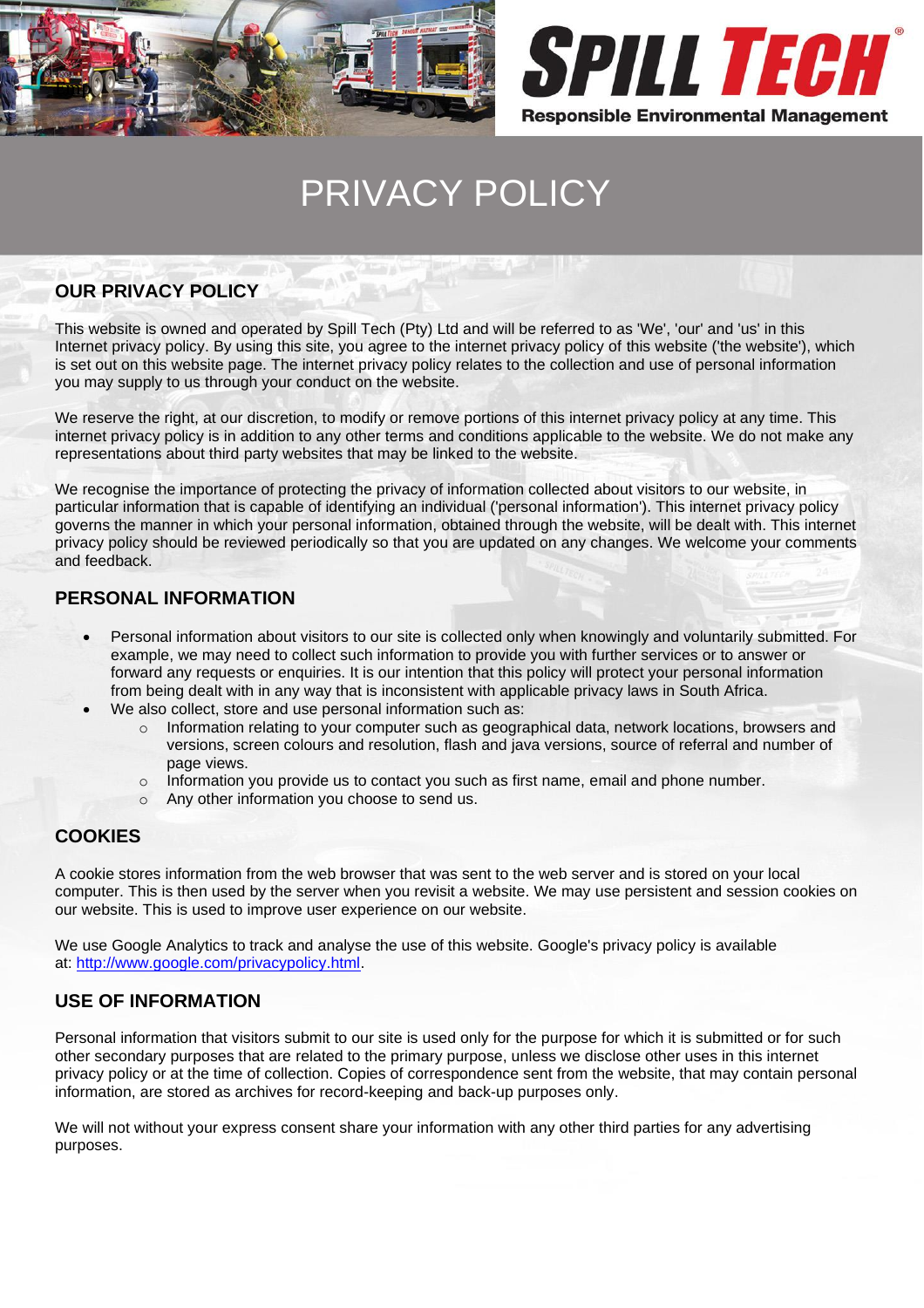# **DISCLOSURE**

From the moment when you consent, or disclosure is necessary to achieve the purpose for which it was submitted, personal information may be disclosed in special situations where we have reason to believe that doing so is necessary to identify, contact or bring legal action against anyone damaging, injuring, or interfering (intentionally or unintentionally) with our rights or property, users, or anyone else who could be harmed by such activities. Also, we may disclose personal information if we believe that the law requires disclosure.

We may engage third parties to provide you with goods or services on our behalf. In that circumstance, we may disclose your personal information to those third parties in order to meet your request for goods or services.

## **SECURITY**

We strive to ensure the security, integrity and privacy of personal information submitted to our sites, and we review and update our security measures in light of current technologies. Unfortunately, no data transmission over the Internet can be guaranteed to be totally secure.

However, we'll take all reasonable steps to protect the personal information you may transmit to us or from our online products and services. Once we receive your transmission, we'll also make our best efforts to ensure its security on our systems.

In addition, our employees and the contractors who provide services related to our information systems are obliged to respect the confidentiality of any personal information held by us. However, we'll not be held responsible for events arising from unauthorised access to your personal information.

## **ACCESS TO INFORMATION**

We'll take all reasonable steps to keep any information which we hold about you secure, and to keep this information accurate and up to date. If, at any time, you discover that information held about you is incorrect, you may contact us to have the information corrected.

In addition, our employees and the contractors who provide services related to our information systems are obliged to respect the confidentiality of any personal information held by us.

## **LINKS TO OTHER SITES**

We may provide links to other websites. These linked sites aren't under our control, and we cannot accept responsibility for the conduct of companies linked to our website. Before disclosing your personal information on any other website, we advise you to examine the terms and conditions of using that website and its privacy statement.

## **PROBLEMS OR QUESTIONS**

If we become aware of any ongoing concerns or problems with our websites, we'll take these issues seriously and work to address these concerns. If you have any further queries relating to our privacy policy, or you have a problem or complaint, please contact us.

## **POLICY AMENDMENTS**

We may update this policy at any time by uploading a new version to our website. You may check this URL to view any changes. We may also notify policyholders about changes via email.

## **RIGHT TO OBJECT**

In terms of the POPI Act (POPIA) section 18. (h) (iv) you have the right to object to the processing of personal information as referred to in section 11(3) of the POPIA. **Right to lodge a complaint**

In terms of the POPI Act (POPIA) section 18. (h) (v) you have the right to lodge a complaint to the Information Regulator (South Africa) (IRSA). The IRSA contact details are:

<https://www.justice.gov.za/inforeg/contact.html>